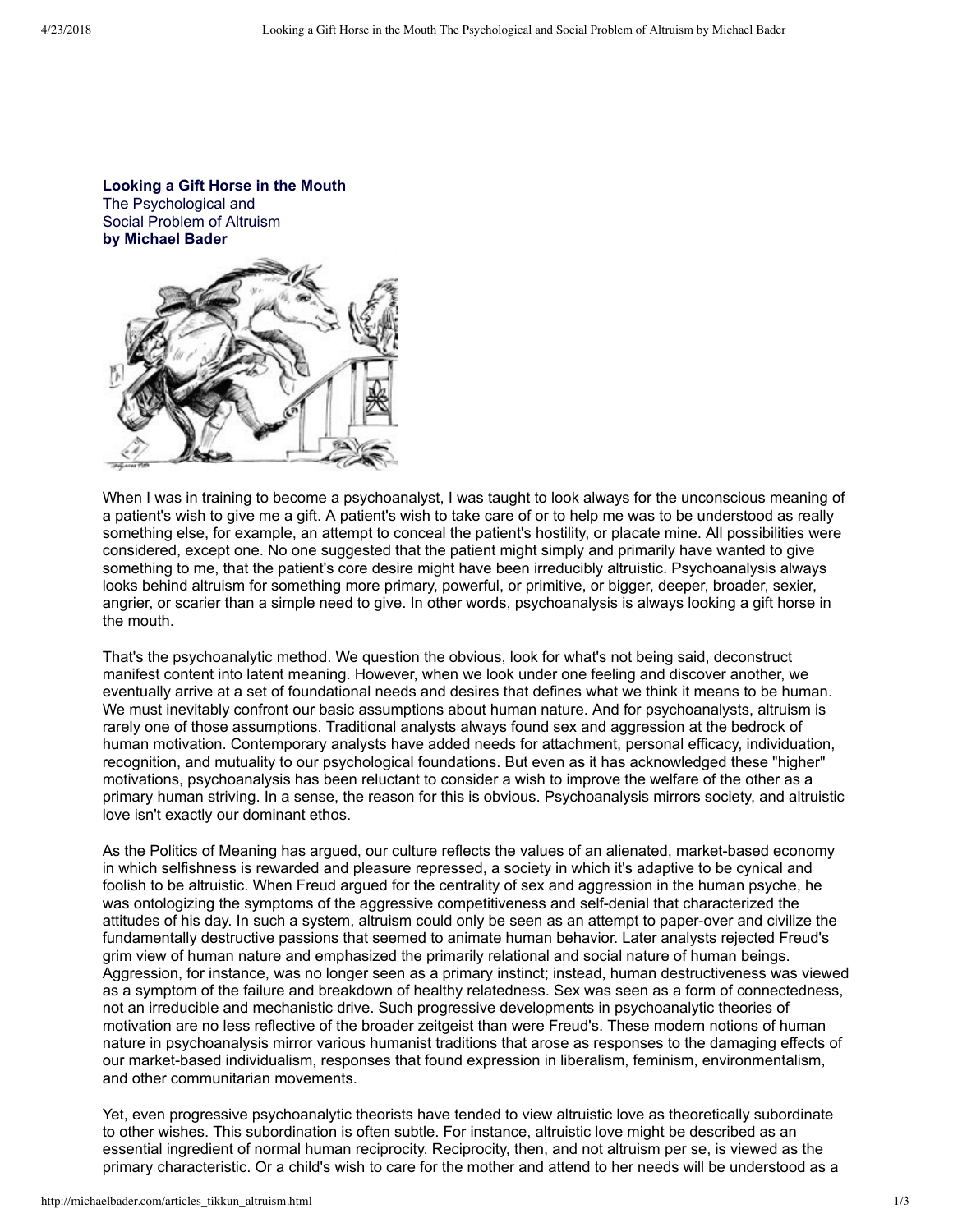4/23/2018 Looking a Gift Horse in the Mouth The Psychological and Social Problem of Altruism by Michael Bader

form of attunement, mirroring the mother's attunement to the child; the main story is attunement, not the wish to give. Analysts might agree that the child sometimes acts altruistically in pursuit of a safe attachment, but safety and attachment are seen as the primary goals with altruism as merely a means to this end. It's not that safety, attachment, attunement, and reciprocity aren't primary strivings. It's just that the wish to help others is, by putting it in some other context, subtly discredited as a foundational motivation. It's never left alone, so to speak, to be understood as a fundamental affect, a primary need in and of itself.

A similar bias can be seen in the place assigned to altruism in the versions of evolutionary theory currently in vogue in the behavioral sciences. In these theories, we are supposed to appreciate the adaptive function of altruism, the fact that one's long-term survival and the replicability of one's DNA is enhanced by tending to the welfare of others. So far, so good: we see here the beginnings of an explanation of how the desire and capacity to help others is hard-wired into our brains and psyches. But the hook turns out to be that the real plan of evolution is selfish. We help others because it is in our selfish interest to do so. Natural selection favors altruism because its real purpose-survival-is served by it. The Darwinian need to reproduce the gene pool is the ultimate logic behind the wish to give. So something bigger is at work here, too. There's always something bigger than altruism.

In some sense, all of these theorists are correct. Human motivation can be understood as deriving from multiple primary sources; it depends on your vantage point. It depends on which meaning one is interested in highlighting, which language one is using, and which line of research and inquiry one wishes to pursue. The choice, though, is a meaningful one and often contains hidden biases that are both social and psychological in nature. Socially, the bias against seeing altruism as a primary human need derives from the prevailing cynicism about whether people are motivated by anything other than selfish interests. On a psychological level, I think there is an embarrassment about publicly acknowledging the do-gooder in all of us. The wish to help others, like feelings of love and concern in general, is something we tend to hide from public view. We relegate it to our most intimate relationships-if, that is, we disclose it at all. We fear being vulnerable to the scorn and exploitation of others should we reveal too much generosity. We also vicariously feel this sense of embarrassing selfdisclosure in others should they show similar feelings. If we can describe altruistic feelings as really something else, we protect ourselves. If altruism is a means to some other, more fundamental end, then we don't have to seem naive in our view of human nature. The psychoanalytic approach to altruism is a theoretical expression of this kind of defense.

On the other hand, if one were to proceed from the perspective that we all have an innate wish to enhance the welfare of others, various phenomena could be explained. First of all, we would better understand what psychologists call prosocial behavior, in which the subject appears to want to help others without immediate gain for him/herself. This behavior is clearly seen in very young children, who solicitously comfort their caretakers when they are distressed. Rather than understand this simply as a wish for a secure attachment, one might see the child expressing a primary longing to comfort his or her love object. The child wishes to touch the parent's experience and enhance it. This behavior is frequently observed in the child's expressions of concern, generosity, and empathy toward other family members and, later, toward other children. All parents can tell you of moments in which their child offered them help, comfort, or care and seemed to be motivated by a genuine wish to help. Why can't experts on human behavior see the same thing?

Furthermore, a belief in primary altruism can help account for the pain frequently seen in children who can't give to their parents. In the families of many of my patients, for instance, the parents couldn't allow their children to contribute, to give something of value to them. The child grew up with a sense of uselessness, of having nothing important to give, and of feeling that there was something wrong with him or her because of this. True, the opposite is also seen in many families with parents who narcissistically exploit their children's need to take care of them. But the problem of frustrated altruism is an important-and neglected-one. In many modern families, for instance, parents are so motivated to take care of their child's every need that they neglect the child's need to give something to them. Sometimes the parents seem so perfect and self-contained, so much above the child, that the child can't imagine that his or her own offering would matter. The result is a sense of deflation, resignation, and personal inadequacy. Just as surely as needs for love and protection might be neglected in other families, here, too, the child's needs are being frustrated; in these cases, the deprivation involves being cheated of the opportunity to give.

But psychoanalysts can't easily see these meanings, not only because we're imbued with the cynicism about helping that pervades our society, but also because many, if not most, therapists see themselves as, first and foremost, helpers. We want to help our patients and don't often feel comfortable being helped by them. Being given to not only feels too selfish, but it also makes us vulnerable. If we accept our patient's wish to care for us, it puts us in a potentially dependent, grateful, embarrassing position. If we're the helpers all the time, we're safe. We're not only the altruists, we're also in control.

On a clinical level, I've repeatedly found that a patient can benefit if I can gracefully accept his or her wish to give to or take care of me. People need to feel that they can influence others and, in this case, influence them